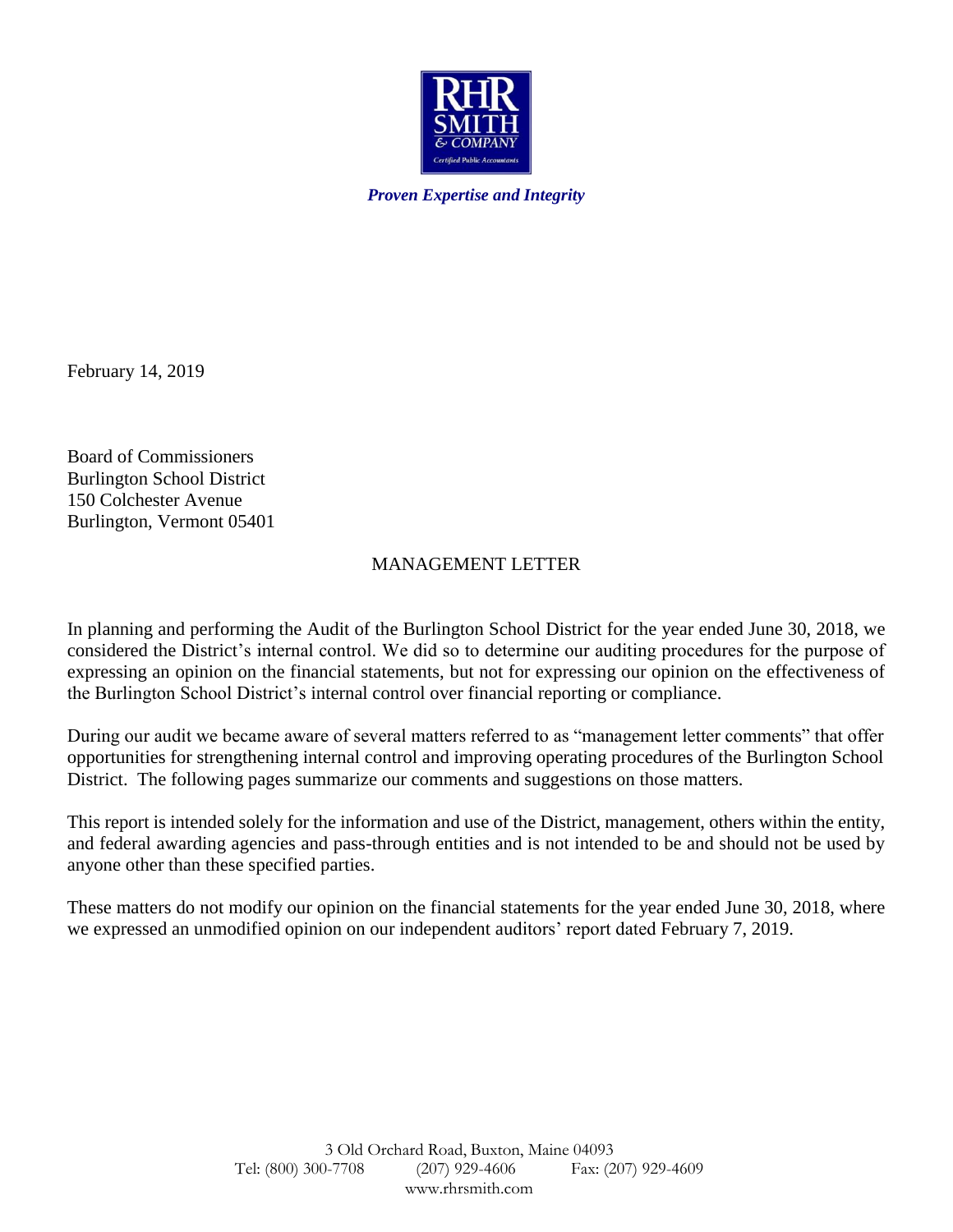# **Bank reconciliations & Bank Statements:**

The District still experiences timeliness issues in reconciling it banks statements. It should be noted that this has improved dramatically over previous years. We recommend that the District perform all cash reconciliations on its financial software within 15 days of month end. It should also be noted that the prior accounting supervisors name is still on the bank statements and she should be removed.

### **Investment Policies:**

The District does not have any clear guidance to invest its excess cash dollars during the fiscal year. The District can and does have excess cash at any time in general funds, grant funds, and other reserve funds. We recommend the District establish policies and procedures governing all dollars including reserves in order to comply with state and federal regulations ensuring the following standards of safety, liquidity and yield.

## **Purchase Orders**

While performing the audit for the fiscal year noted above, we found that several purchase orders were entered after the invoices and products had already been received. Management should review its current purchase order system and make adjustments where necessary. If this practice continues, we recommend to management to call these purchase orders "accounts payable approval voucher."

## **I-9's:**

We noted during the above mentioned year audited that while performing our payroll test that certain selected I-9's were not on file for the employee. There were two unavailable which is better than in previosu years. All employees being compensated should be paid from a time sheet or contract approved by the employees' direct supervisor. All employees before hiring should fill out an I-9 form certified by the District with all applicable identification verified. Subsequent to year end, the District is verifying and will complete necessary information.

#### **Other Post Employmnet Benefits (OPEB):**

While performing the audit for the above mentioned year end, it was noticed while reviewing various District personnel policies and bargaining agreements, that employees who satisfy certain work requirements, are eligible after working for a certain number of years to be eligible for health insurance coverage by the District upon retirement. It appears the District has not fully funded this obligation for as of June 30, 2017. The District should continue to review this matter in more detail and address in the next fiscal year. It should be know that this amount approximates \$5,242,000.

#### **Unfunded Pension Obligation:**

While performing the audit for the above mentioned year end, it was noticed that the District had an unfunded pension obligation in excess of \$8,659,000. We understand the District and City continue to review this obligation with its professional actuaries and other related professional parties, and that this liabilty has been decreasing.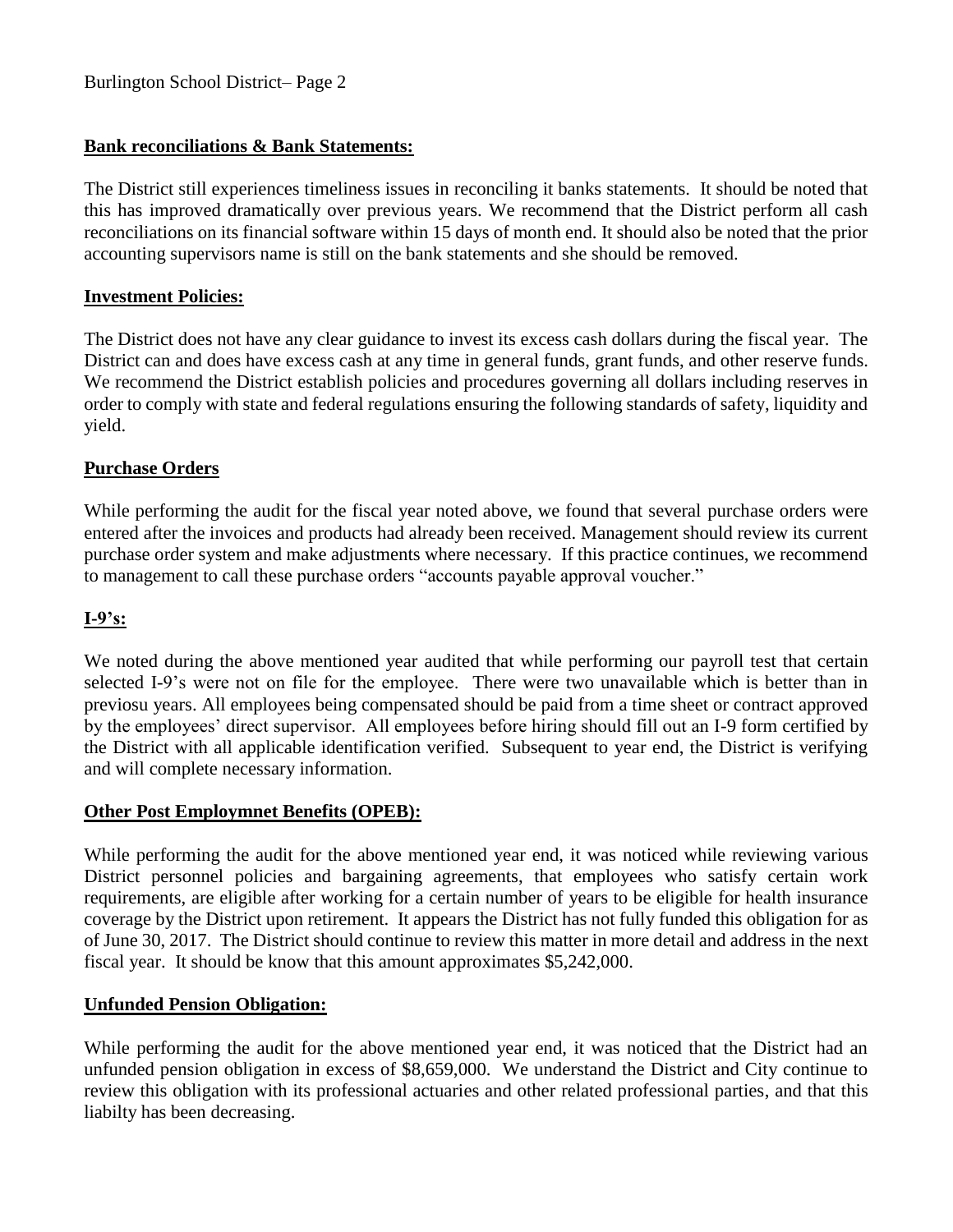### **Cash Receipting:**

While performing the audit for the fiscal year noted above, it was noticed that some cash receipting were not timely deposited in the bank. Some deposits were in excess of two weeks. Best practices suggest that deposits should be made frequent and at a minimum of weekly. We also recommend that a threshold be implemented at the District to trigger the funds being deposited.

#### **Student Accounts – All:**

After reviewing student activity accounts at all schools the following is a summary of our findings. You will find many of these are repeat findings of the previous year:

1) Lack of oversight and approval of monthly bank reconciliations is being performed. In many cases monthly reconciliations are still not being performed timely.

2) During the year large amounts of money sits in a very low yield interest bearing account. The District should look at different investment vehicles.

3) Void after 90 days should be placed on all checks to eliminate a stale dated check not being cashed.

4) Vendors were paid from statements. It appears some vendors were also paid in cash. Please be advised that all vendors should be paid from an invoice and by check only.

5) It appears that student account balances are not closely monitored to ensure every account maintains a positive balance throughout the year.

6) It was noticed that on many occasions cash receipts (cash and checks) were held for as many as 30 days before depositing.

7) It appears that many of these accounts paid sales tax during the year. We caution the district that it is exempt from paying sales tax on business related matters.

8) It appears that disbursements were made from various student accounts for numerous services of which we are not sure how they are related to the student activity. In many cases there is no documentation on what that student activity is for.

While there has been some continued progress in this dealing with student account issues, it has been slow and inconsistent. We recommend that the District immediately review all existing student accounts at the respective schools and modify where necessary. The District should also consider written student account policies and procedures for all schools. Furthermore, the District should consider bringing all student accounts in house and performed by central office.

The letter is intended solely for the information and use of management, those charged with governance, and others within the Organization and is not intended to be and should not be used by anyone other than these specified parties.